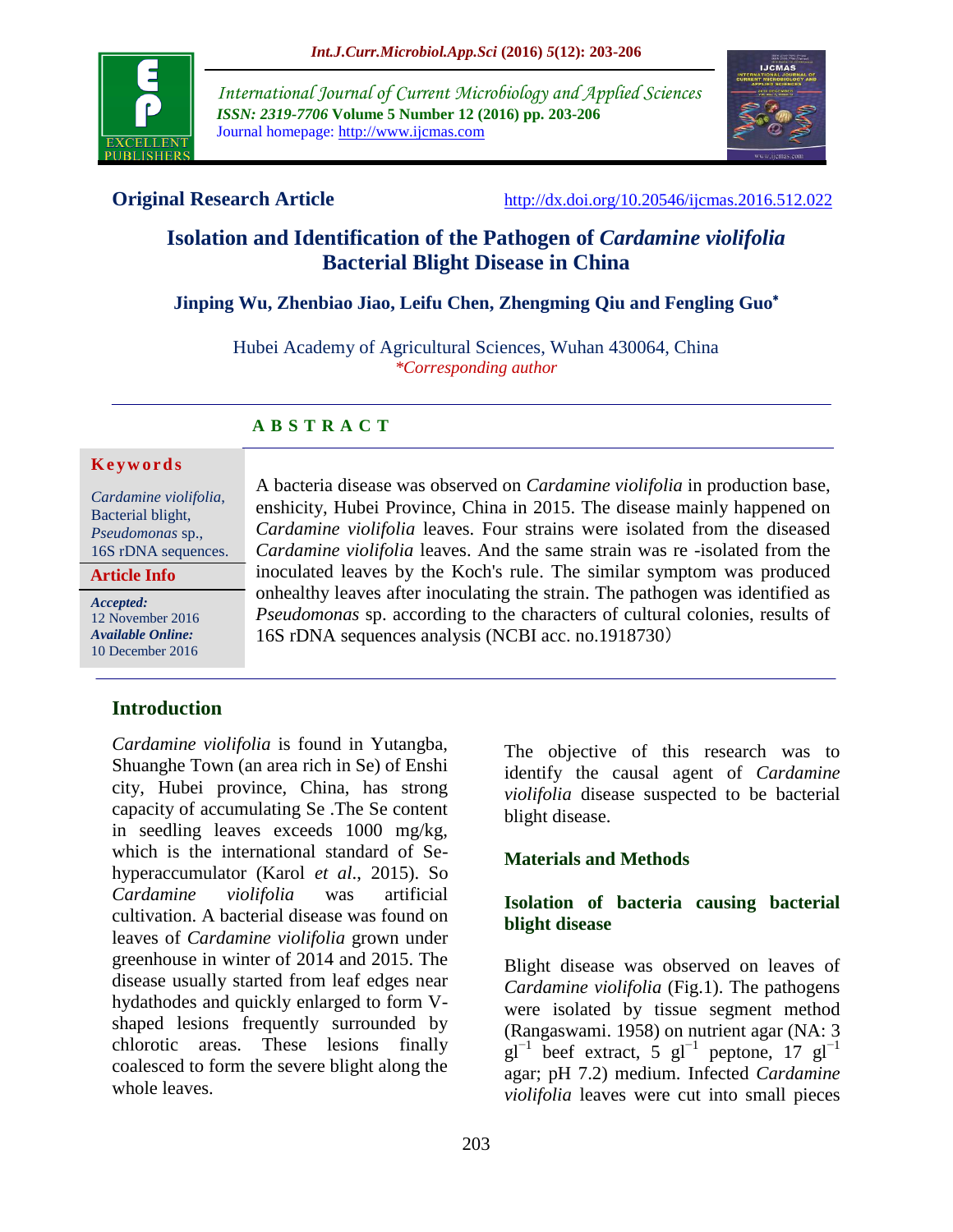of  $1.0 \sim 1.5$  cm, surface sterilized with  $0.1\%$ mercuric chloride for 1 min, and washed in sterile distilled water thrice and blotted dry with sterilized filter paper. Then the leaf bits were placed in Petri plates containing NA. The plates were incubated at  $28 \pm 2^{\circ}$  for 24~48 h. Colony grew around the tissue mass, which were aseptically moved by using an inoculation loop and transferred to NA at 28~30 ℃ for 24~48 h, discrete bacterial colonies were removed by using an inoculation loop, re-streaked on NA and incubated aerobically for 24~48 h. Individual colonies were isolated, subcultured twice to ensure purity and then stored in 15% sterilized glycerol at -80℃.

#### **Pathogenicity tests**

The bacterial suspension of  $1\times10^8$  CFU•ml<sup>-1</sup> prepared in sterile distilled water, woundinoculated and then incubated at 28±2 °C and kept in humid conditions (Fang. 1996). Plants used as negative controls were inoculated with the sterile distilled water. Blight disease symptoms were observed every 12 hours. Each treatment repeated for three times.

#### **Phylogenic characterization**

The sequence of the 16S rDNA was obtained from the total of the pathogen by PCR amplification with sense primer 5'- AGAGTTTGATCCTGGCTCAG-3' and antisense primer 5'-CGGCTACCTTGT TACGACTTC-3' (Weisburg *et al*., 1991). The PCR amplification conditions were as follows: one denaturation step (3min at 95 ℃), 35 cycles of amplification (30s at 95 ℃, 30s at 50 ℃, 1.5 min at 72 ℃), and a final elogation step of 10 min at 72 ℃.The PCR products were checked by electrophoresis on 1.0% agarose gels, and then the corresponding products were purified with an AxyPrepTM DNA gel extraction kit

(Axygen Scientific, Inc, USA). Purified products were ligated into pGEM-T vectors (Promega Co., China), and then transformed into E. coli DH-5αcells. Positive colonies were selected by the blue-white screening procedure (Sambrook *et al*., 1989). The bacteria for seeking out was cultured 12 h in liquid LB culture,  $37$  °C,  $200$  r•min<sup>-1</sup>, and then amplified by using a pair of primers pUC/M13, detected by gel electrophoresis and confirmed to contain the fragment. Positive clones were sequenced (BGI Co., Beijing, China) and the obtained sequences were compared with the sequences in Genbank. The 16S rDNA sequences of other related bacteria were obtained from GenBank and BLASTN with the pathogen. Phylogenic analysis was using the Molecular Evolutionary Genetics Analysis (MEGA) Software Version 5.1.

#### **Results and Discussion**

### **Pathogenicity tests**

Individual colonies were achieved by using an inoculation loop. The bacteria strain was round, smooth, protruding. It was Gramnegative, rod shaped, not endosporeforming. Water-soaked lesions first appeared on the wounds after 3d, the Blight disease on leaves in 7d (Fig.2). Re-isolation from inoculated leaves yielded colonies that consistent with the pathogen tester isolates. The repeated experiments confirmed the same results.

#### **Phylogenic characterization**

The partial 16S rDNA sequence containing 1,419bp nucleotides (Accession nos: 1918730) was aligned with all related sequences in the NCBI database by the BLASTN program. The sequence identity among the sample and other *Pseudomonas* sp.species was 100%. The phylogenetic tree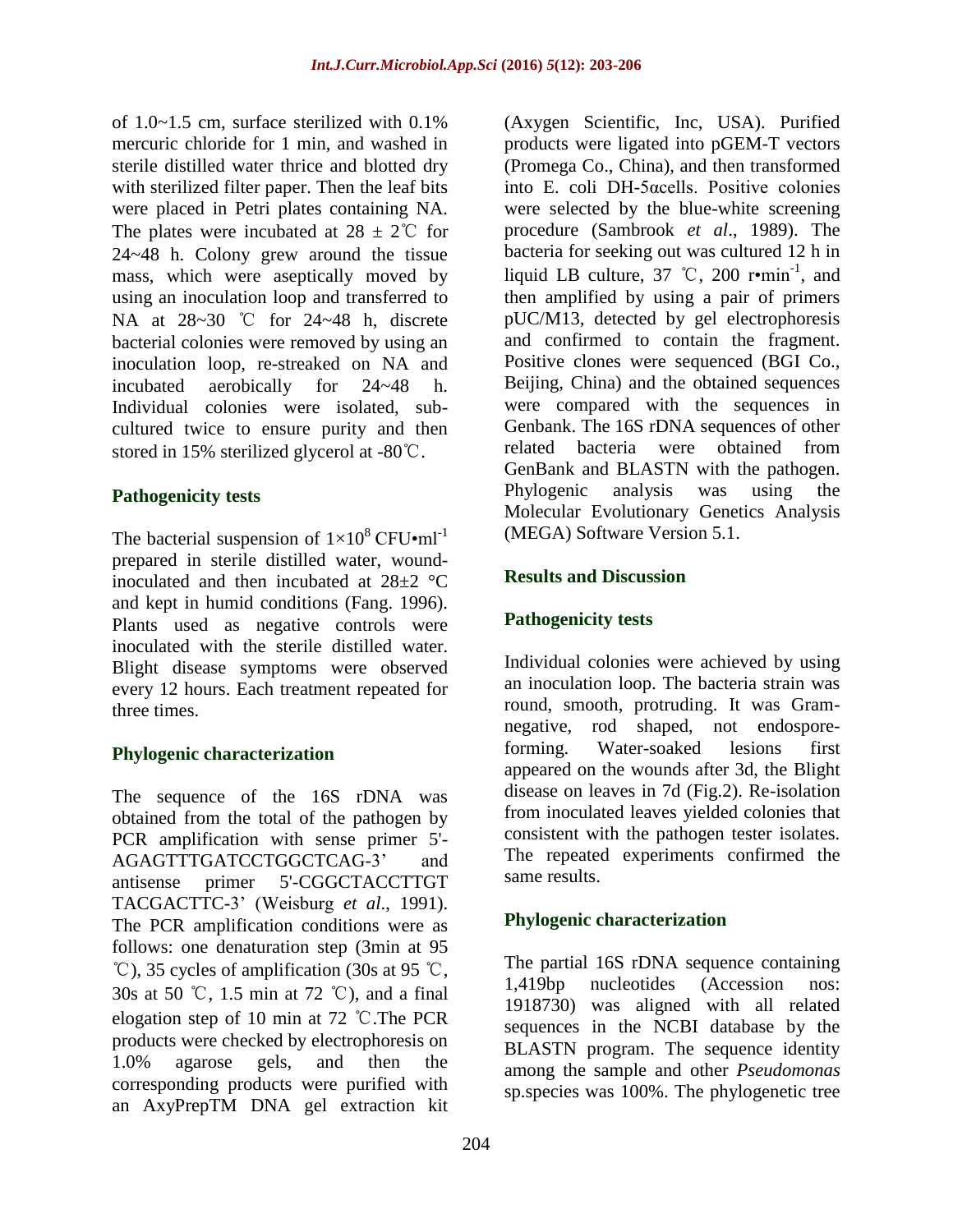of the strain and the other *Pseudomonas* species in Fig.3 shows that the pathogenic

16S rDNA region and *Pseudomonas* sp. comprise the same cluster.

**Fig.1** Natural symptoms of *Cardamine violifolia* bacterial blight disease.



**Fig.2** The symptoms of *Cardamine violifolia* at 7d post-inoculation.



**Fig.3** Phylogenetic tree showing the position of *Pseudomonas* sp. based on 16S rDNA sequences using neighbour-joining method. *Bacillus subtilis* 2BS2 (HM185057) was used as an outgroup



 $\overline{0.02}$